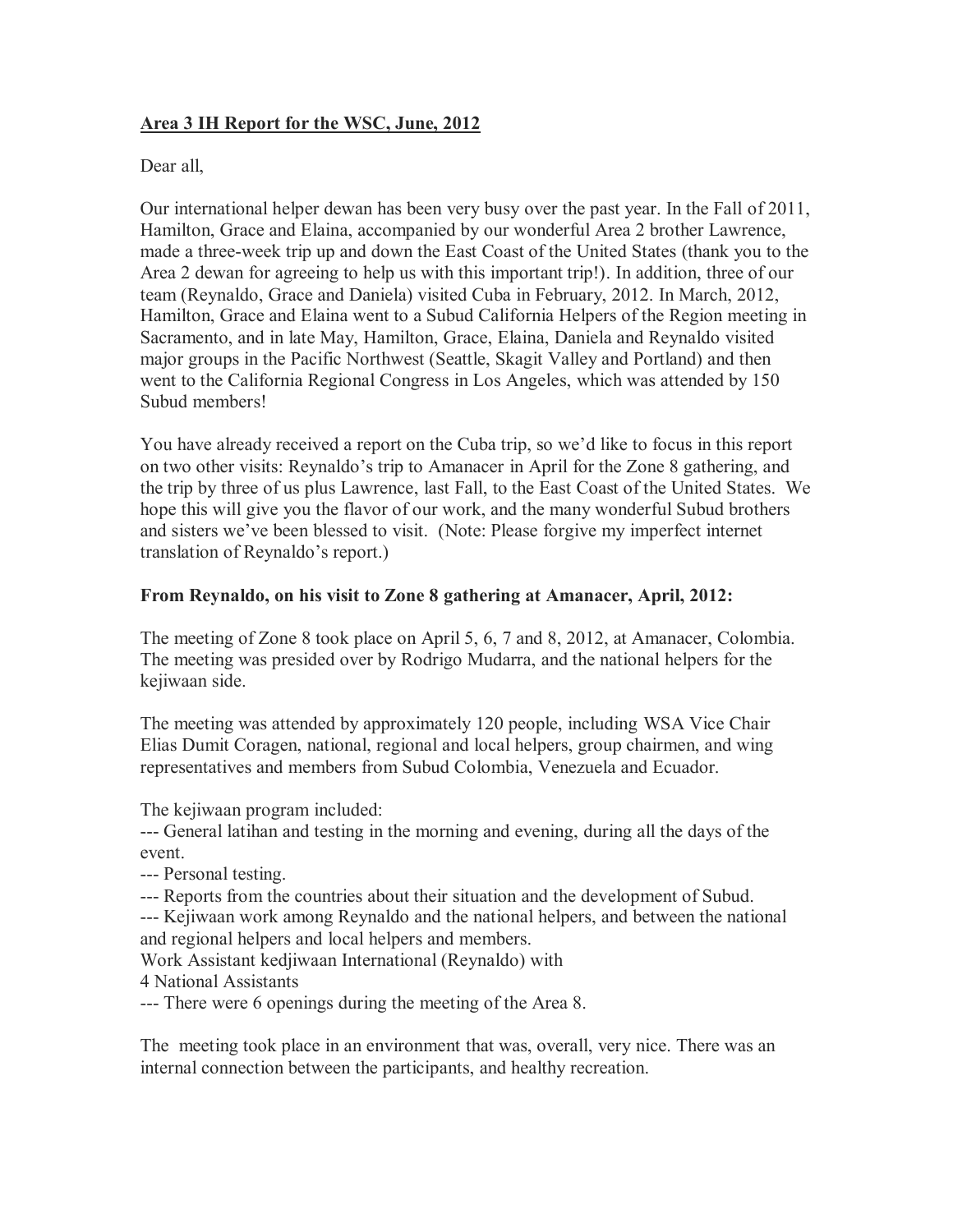HOWEVER, it should be noted that the Great Hall could only be used the first day of the event because it had been rented for another parallel event, apparently oblivious to Subud. Therefore, the organizers responsible for the Zone 8 gathering faced difficulties in having to change schedules for the Latihan Kejiwaan and program activities. Respectfully and fraternally, we should suggest avoiding situations like this so that in future Subud events the Great Hall is available to fulfill its main objective: to serve as a place for the kejiwaan. This suggested provision, if accepted, should not be exclude other circumstances and times in which the Hall can be used for activities that are consistent with the purposes and objectives of Subud.

## **From Elaina, on behalf of Hamilton, Grace and Lawrence, on travels through the East Coast of the United States, September-October, 2011:**

In the Fall of 2011, three Area 3 international helpers (Hamilton, Grace and Elaina), plus Area 2 IH Lawrence Leetz, made an extended trip to visit centers and members along the East Coast of the United States. This was the first long trip our team had made in the U.S. Until then, our focus had been South America and Mexico.

Our journey began in Boston and took us down the coast to New York, Philadelphia, Washington DC, Raleigh, NC, and Pittsburgh, PA. We were graciously received everywhere we went, and were deeply grateful to do Latihan and testing with so many members. We experienced every type of weather possible, outwardly and inwardly!

While it's hard to capture it all in a short report, we can say that, overall, the Latihan is alive and quite well in the United States. We found a great willingness among members to suspend perceived wants and needs in order to understand the inner realities that revealed themselves.

We did quite a bit of work with helpers groups, some of which are in turmoil. We hear, anecdotally, that some measure of good feeling and openness has continued, although of course we also know that in reality these things take time.

The theme of "suspending wants and needs" continued in March, when Hamilton, Grace and I attended the Subud California helpers of the region gathering in Sacramento. The meeting began with everyone expressing different opinions, thoughts, ideas, suggestions. However, once we got into actual Latihan and testing, unexpected inner realities emerged, and the earlier thoughts and opinions were no longer front and center. In late May, we will travel to the Pacific Northwest and then to Los Angeles for the California regional congress.

One personal observation: we know that Subud is filled with the "walking wounded" – people who bear scars from hurts in their lives or in their ancestral lines. We still see that when the needs of wounded people collide in Subud, sparks can fly in a hurtful way. There's no one person to blame – no "right" or "wrong" side of an issue – just a lot of wound that has not yet been cleansed by God's power. But we see helpers groups trying to arbitrate these disputes in an outer way—trying to resolve them using conventional